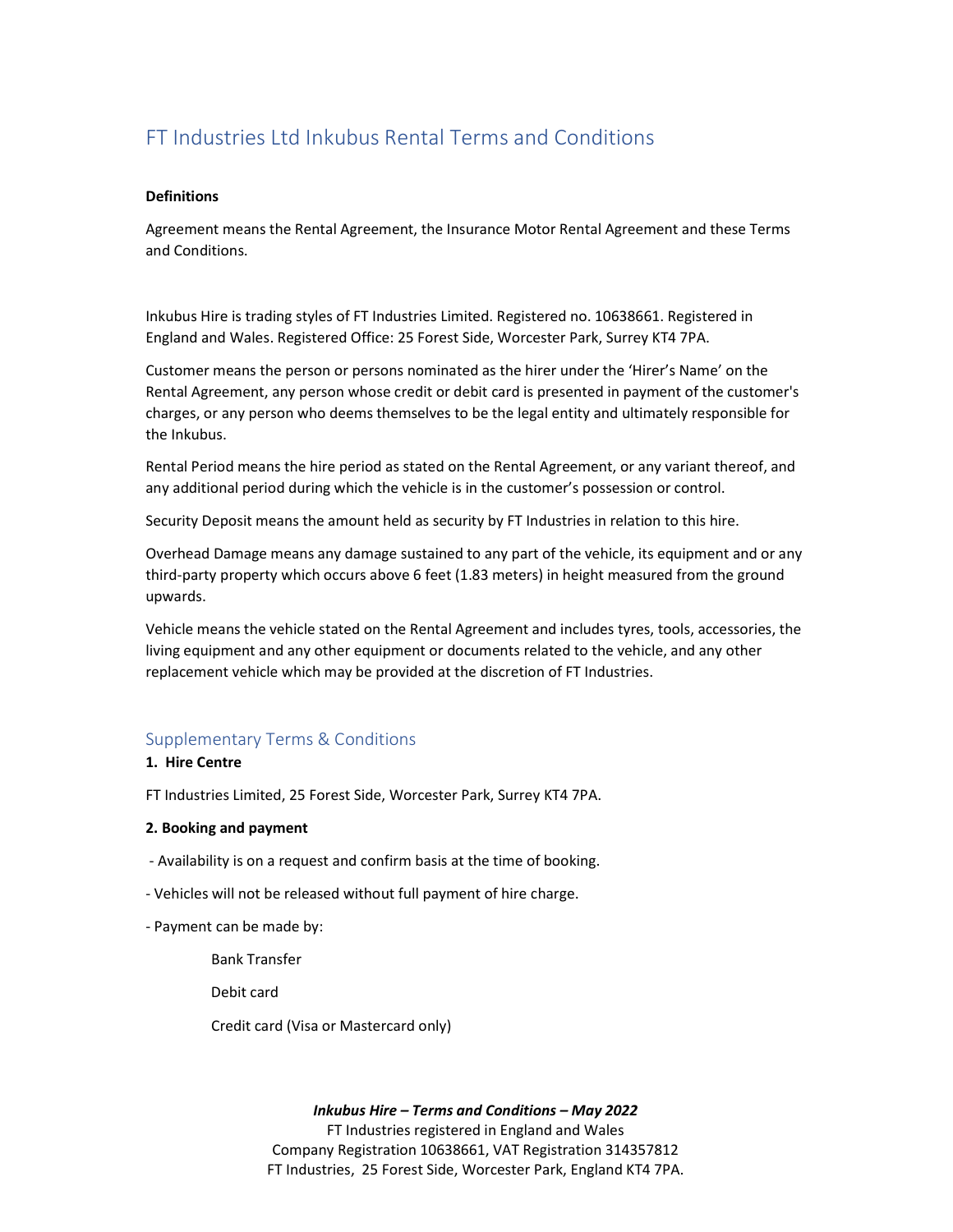## 3. Hire Rates

Unless otherwise stated, hire rates quoted include:

VAT

## Unlimited miles

UK comprehensive insurance. In some cases, FT Industries may incur additional charges if the driver to be insured has a traffic conviction, more than 1 insurance claim or is in an occupation which is deemed high risk. These charges will be passed onto the customers.

UK breakdown assistance. FT Industries will supply full breakdown cover to cover any mechanical faults to the base chassis of the Inkubus. Any call out charges necessitated by the customer through operator error, e.g. a flat vehicle battery, wrong or insufficient fuel, keys locked in the Inkubus etc. will be the responsibility of the customer.

### 4. Complimentary packs

The following packs are provided for free with Inkubus hire booked:

- Technology Pack: Television, reversing camera, invertor mains power
- Welcome pack: Some complimentary refreshments to help get you started on your journey.
- Kitchen pack: 2 saucepans, 1 frying pans, crockery, cutlery, glassware, utensils, cordless hoover.

 \* All items listed as 'free' are on loan to you to use for the duration of the hire period and must be returned with the vehicle, excluding the complimentary refreshments.

#### 5. Security deposit

A Security Deposit of £1,000 is pre-authorised on a credit or debit card when you collect the Inkubus. For pet friendly hires, the security deposit is £1,500.

The card should be in the lead driver's name and the amount will be pre-authorised immediately.

On taking delivery of the vehicle, the customer irrevocably authorises FT Industries to deduct from the security deposit any amounts due to them arising out of this Agreement.

The Security Deposit will be released within 7 working days of the vehicle being returned to the depot as per the criteria set out in section 9, Collection and return procedure, provided there are no damages or outstanding insurance claims.

#### 6. Cancellation charges

If a booking is cancelled, the following charges will apply depending on the time of cancellation;

- 2 weeks or less before the collection date: 50% of total hire charge.

#### 7. Additional drivers

Additional drivers per rental can be added for an additional charge. They must be between the ages of 25 and 70 during the rental period. All named drivers must be present at the vehicle collection.

## Inkubus Hire – Terms and Conditions – May 2022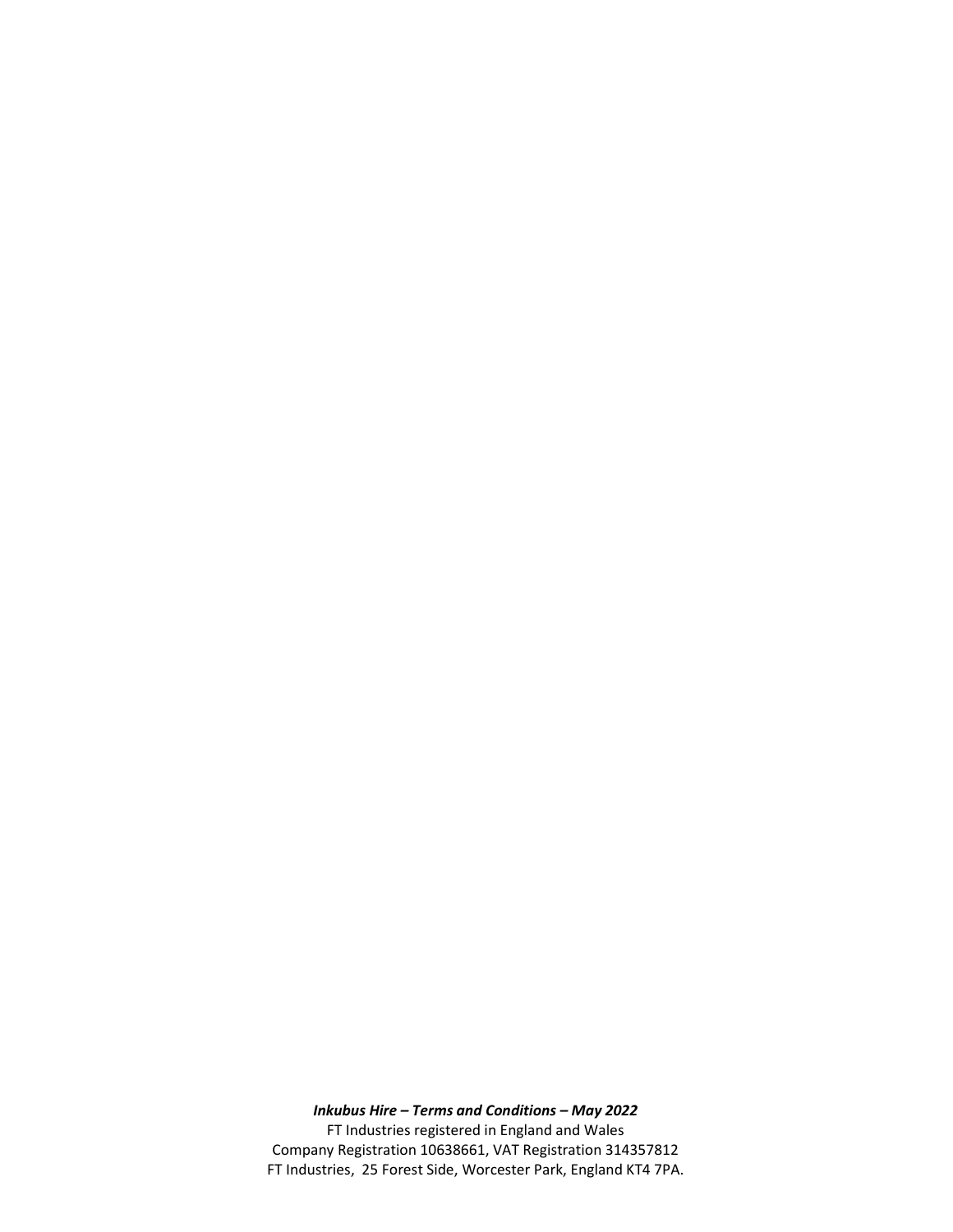## 8. Cross border policy

For those travelling within Europe there is an additional charge of £10 per night for European cover.

European cover is mandatory and you will be in breach of these terms and conditions should you take a Inkubus into Europe (including Republic of Ireland) without taking out the additional European cover.

Minimum term for European cover is 7 days.

The following countries are covered by the European insurance: Austria, Belgium, Denmark, Finland, France, Germany, Italy, Luxembourg, Netherlands, Norway, Portugal, Republic of Ireland, Spain, Sweden and Switzerland. Please check your route carefully and ensure it doesn't go outside these countries.

European cover is subject to approval by our insurers and is limited to 250 miles per day; excess miles will be charged at 0.40 pence per mile

## 9. Collection and return procedures

When collecting your Inkubus, please allow 1 hour for the handover at the depot to complete the documentation and receive a demonstration of your vehicle.

All drivers must be present on collection of the Inkubus and bring their full valid drivers' licence.

International customers must also bring their passport.

Customers will also need a credit or debit card for the Security Deposit. Please see section 26 for further details.

Pick up times are by mutual arrangement with FT industries representertives

The vehicle must be returned on the correct date, and before the time stated on the rental agreement. Please allow up to 1 hour for the return handover at the depot.

Vehicles must be returned undamaged, with a full tank of diesel, empty waste water and toilet cassette and the interior clean and in the same condition as when it left the depot, otherwise a charge will be made for additional valeting and or upholstery cleaning.

In addition, a separate toilet cleaning fee will apply if the toilet waste tank is not empty on return. Please see section 13, Rental and Other charges for further details.

If you will be late returning, FT Industries must be advised. Failure to advise may result in prosecution for driving whilst uninsured. An additional charge of £100 per hour will be payable for all late returns if FT Industries are not informed.

## 10. Inkubus Systems

FT Industries will carry out a full inspection on every Inkubus before the commencement of hire which includes testing every system on board the Inkubus to ensure they are operating correctly. In conjunction with this the customer will be taken on a tour of the Inkubus and shown how each system works.

Should an onboard system fail during the hire period, FT Industries will make every effort to remedy the fault whilst you are away. In some circumstances, this may not be possible, and FT Industries

Inkubus Hire – Terms and Conditions – May 2022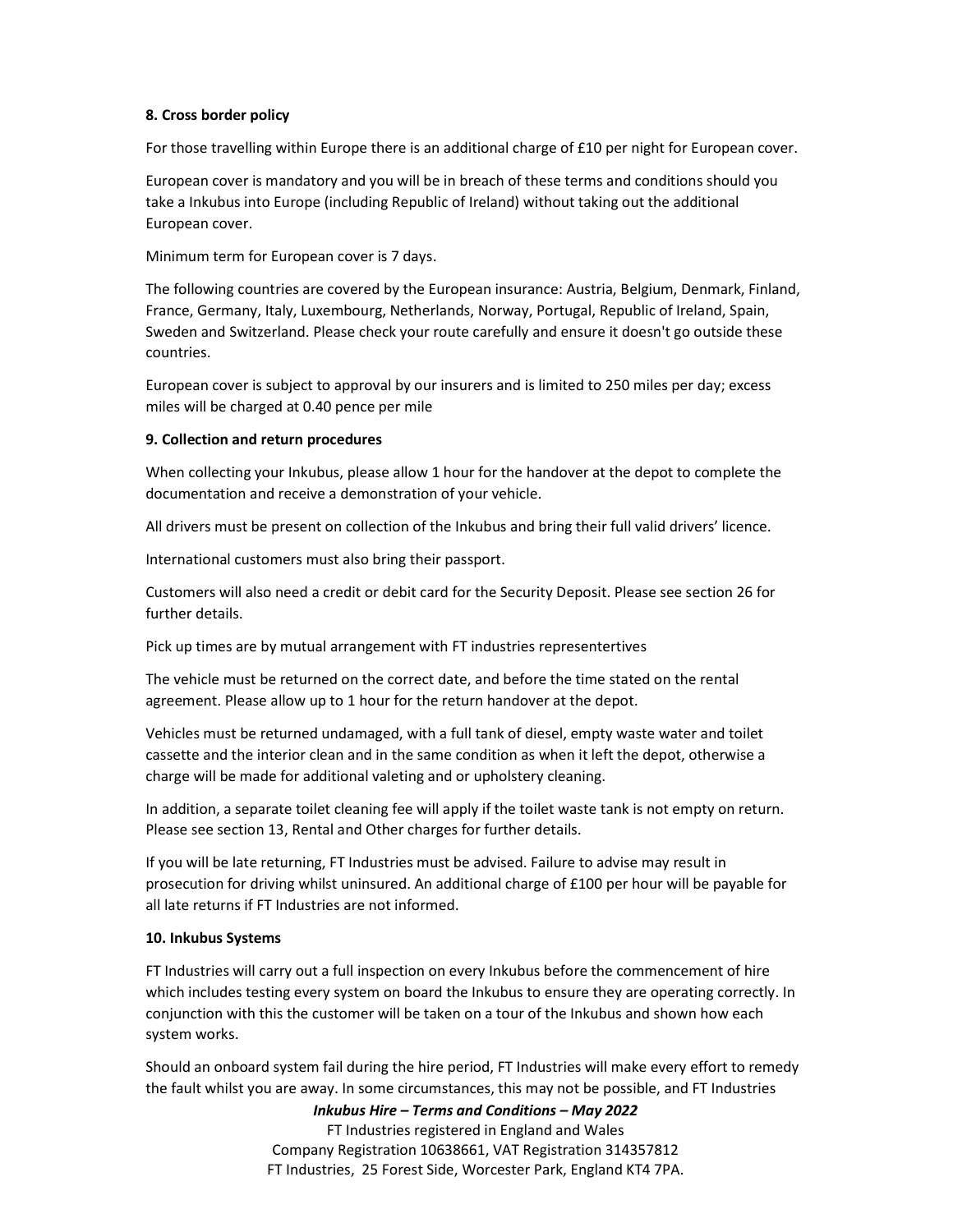cannot be held responsible and will not refund any monies should a loss of service be encountered nor have any obligation to provide a replacement vehicle. In the case of winter hire, FT Industries will not be and cannot be held responsible in the event of any damage or inconveniences caused by freezing conditions. This is the responsibility of the customer.

## 11. Vehicle Acceptance

 - By signing the Rental Agreement, the customer acknowledges having received the Vehicle in a clean condition and in sound working order in accordance with the Inkubus handover checklist and with a full diesel tank.

- The Customer also acknowledges FT Industries will not refund any monies if the Vehicle is returned or they cease to have use of the Vehicle or an item of equipment on the Vehicle prior to the return date for any reason e.g. accident, weather, theft or damage.

### 12. Change of Vehicle

FT Industries reserves the right, at its absolute discretion, to substitute a comparable or superior Vehicle for the Vehicle ordered. In that event, the customer shall not be liable for any increased rental or other charges save for any addition running costs pertaining to the substitute vehicle. Such substitution shall not entitle the Customer to any refund and does not constitute a breach of this Agreement.

### 13. Rental and Other Charges

The Customer will pay FT Industries;

a) All rental charges

b) The Security Deposit

c) An administration fee of £25 per amendment of a confirmed booking or per any penalty charge notice received.

d) The nominated valeting fee and/or upholstery cleaning fee if the Vehicle is not returned with the interior in a clean condition.

e) The nominated additional fee of £50 if the toilet and waste water tank are not emptied prior to the return of the vehicle.

f) The cost of refilling the fuel tank if not returned completely full:

- ¾ to full - £75

 $-$  % to  $\frac{3}{4}$  full -  $f90$ 

- ¼ to ½ full - £120

- Empty to ¼ full - £140

g) The late fee of £100 per hour should the vehicle be returned after the agreed time as stated on the Rental Agreement.

h) The nominated cancellation fee in the event of cancellation of this Agreement prior to acceptance or delivery of the vehicle.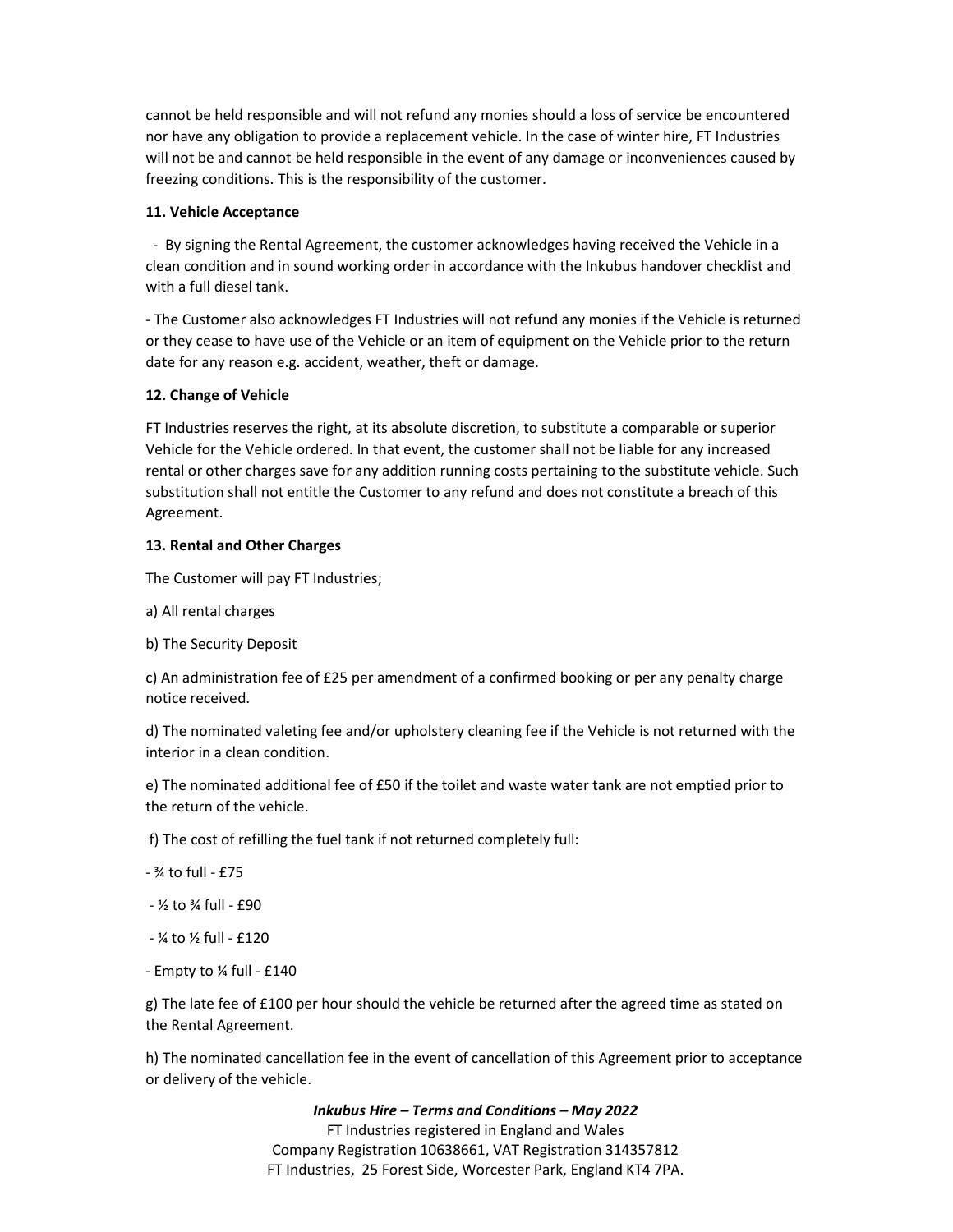i) The cost of any damage to the Vehicle or third-party property.

j) All government fees and duties etc.

k) All parking fines, other fines or penalties and associated administration costs incurred in relation to the Vehicle during the Rental Period.

l) Any other fees or charges payable by the Customer pursuant to this Agreement. This includes any costs incurred by FT Industries as a result of any breach by the Customer of the terms of this Agreement.

m) Demurrage; the daily rental rate for the period the Vehicle is off fleet; for example, for accident repairs.

n) Any additional costs over and above the security deposit value should damages exceed the Security Deposit value.

o) The cost to recover a Vehicle.

p) In the case of gross negligence FT Industries reserves the right to recover full costs to return the Inkubus to the state in which it was handed over.

## 14. Errors in Rental Charges

Total charges as set out in the Rental Agreement are not final. The customer will pay any shortfall in charges to FT Industries and will receive a refund for any overcharge acknowledged by FT Industries.

#### 15. Use of the Vehicle

The Customer agrees that during the rental period, they will not and will not allow the Vehicle to be:

a) Driven otherwise than in a cautious, prudent and normal manner.

b) Used in a manner which could cause damage.

c) Driven in a prohibited area or in an area other than the areas indicated to the Customer.

d) Driven by a person under the influence of alcohol or drugs or with a blood alcohol level in excess of that permitted in Iaw.

e) Left with the ignition key in the Vehicle while it is unoccupied.

f) Left unoccupied without the steering wheel security lock applied

g) Driven by persons:

i) Under the age of 25 years.

ii) Who are not authorised by law to drive the Vehicle.

Particulars of a proposed licensed driver of the Vehicle are set out under the heading 'Hirer's name/ contact' on the Rental Agreement.

h) Damaged by:

i) Submersion in water

## Inkubus Hire – Terms and Conditions – May 2022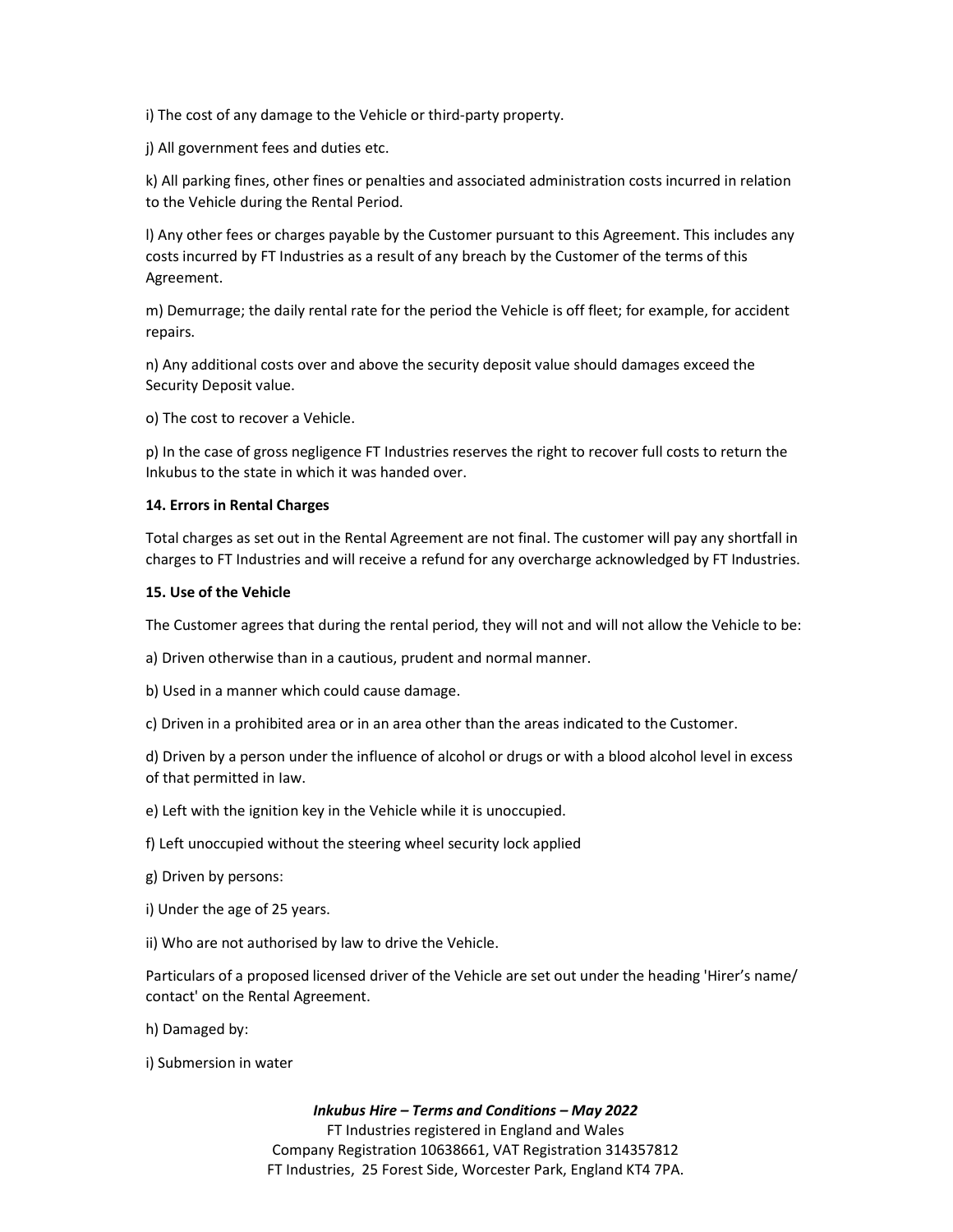## ii) Contact with Salt Water

i) Used for any illegal purpose for any race, rally or contest.

j) Used to tow any vehicle or trailer.

k) Used to carry passengers or property for hire or reward.

l) Used to carry more persons than is permitted by any relevant authority or detailed in the Vehicle manual or on the Vehicle or specified in this Agreement

m) Used to carry volatile liquids, gases (other than gas bottles provided by FT Industries), explosives or other corrosive or inflammable material.

n) Otherwise used in breach of my obligations under this Agreement.

### 16. Road Restrictions

a) All Vehicles may only be driven on appropriate road surfaces, other than for direct access to or egress from a car park or camping or caravanning site.

b) The Customer acknowledges that FT Industries reserves the right at any time, at its sole discretion, to restrict vehicle movements in certain areas due to adverse road or weather conditions or any other reasonable cause.

### 17. Alterations to the vehicle

The customer will not make any alterations to the vehicle without the prior written consent of FT Industries.

#### 18. Title to Vehicle

 - The Customer acknowledges that FT Industries retains title to the Vehicle and its contents and that the Customer possesses the goods as a mere bailee only.

 - The Customer does not have any right to pledge FT Industries credit in connection with the Vehicle and agrees not to do so.

- The Customer shall not agree, attempt, offer or purport to sell, assign, sublet, lend, pledge, mortgage, let on hire, or otherwise part with or attempt to part with the personal possession of or otherwise deal with the Vehicle.

#### 19. Smoking

FT Industries Inkubus is a non-smoking vehicles.

FT Industries reserves the right to impose additional valeting and or upholstery cleaning fees and charge demurrage should smoke be detected in the Inkubus.

#### 20. Passengers

- FT Industries authorises the use of these vehicles up to the number of passengers stated in the Rental Agreement.

- Each person is to use the safety restraints provided at all times whilst the vehicle is in motion.

#### Inkubus Hire – Terms and Conditions – May 2022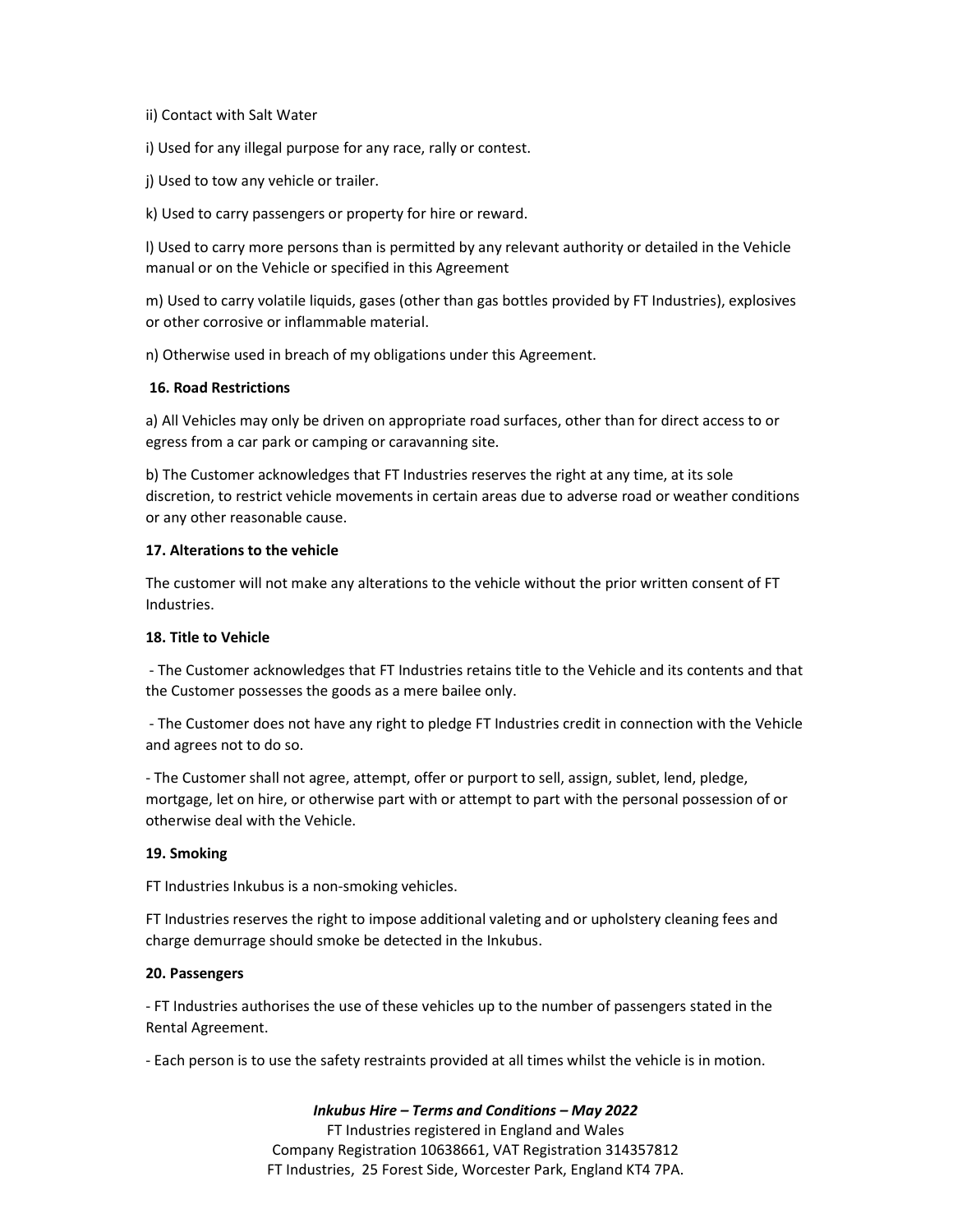- Child seats are the responsibility of the hirer to fit themselves. Children up to 12 years of age or 135cm in height, whichever they reach first, must use the correct child restraints appropriate for their weight under UK law.

## 21. Drivers

- Drivers must be aged between 25 and 75 years during the rental period.

- Insurance for drivers aged 71 to 74 years is by special request and agreement only with FT Industries and its insurer. FT Industries must be notified at the time of booking if any driver be over the age of 70. Additional information will need to be provided and cover is not guaranteed.

- There shall be a maximum of 3 drivers per rental.

- All drivers must have held a valid licence for more than 2 years that entitles them to drive a UK category B vehicle up to 3500kg MAM.

- Drivers must be able to demonstrate that they have driven on a regular basis (more than 3 times a week) for at least 2 years and feel confident to drive a vehicle of the dimensions of our largest Inkubus which are 7.45m long, 2.2m wide and 2.7m high.

- Drivers holding only an automatic licence can only hire our automatic models and this must be declared at the time of booking.

- The Customer and any driver must be able to supply two proofs of address dated within 90 days of the hire start date. Proofs must be a bank, building society or credit card statements or a utility bill. Unacceptable proofs may prevent hire.

- All drivers must be present at the checkout of the Inkubus; no exceptions can be made.

- Production of a full, valid driver's licence, is required from all drivers at the start of the hire. International customers will need to show a valid passport.

- FT Industries will provide on behalf of the customer a DVLA driving summary from the DVLA website within 21 days of Inkubus collection.

- Drivers with a modern Northern Ireland licence, are required to provide both the photo card and the paper counterpart. The driver's licence address must be their current home address, if not, they will need to update their details with the DVLA online.

- All drivers whose licences are issued outside of the EU are required to supply a valid international driving permit alongside their standard licence at the start of hire. This must be issued in the country their standard licence was issued and confirm that they are able to drive a UK category B vehicle up to 3500kg MAM.

- Should any driver fail to present all correct documentation and identification on collection of the Inkubus or not meet the driver requirements stated in the terms and conditions, FT Industries will be unable to release the Inkubus and no refunds will be given.

## Endorsements on licences

The customer must declare at the time of booking if there are any endorsements on their licence.

#### Inkubus Hire – Terms and Conditions – May 2022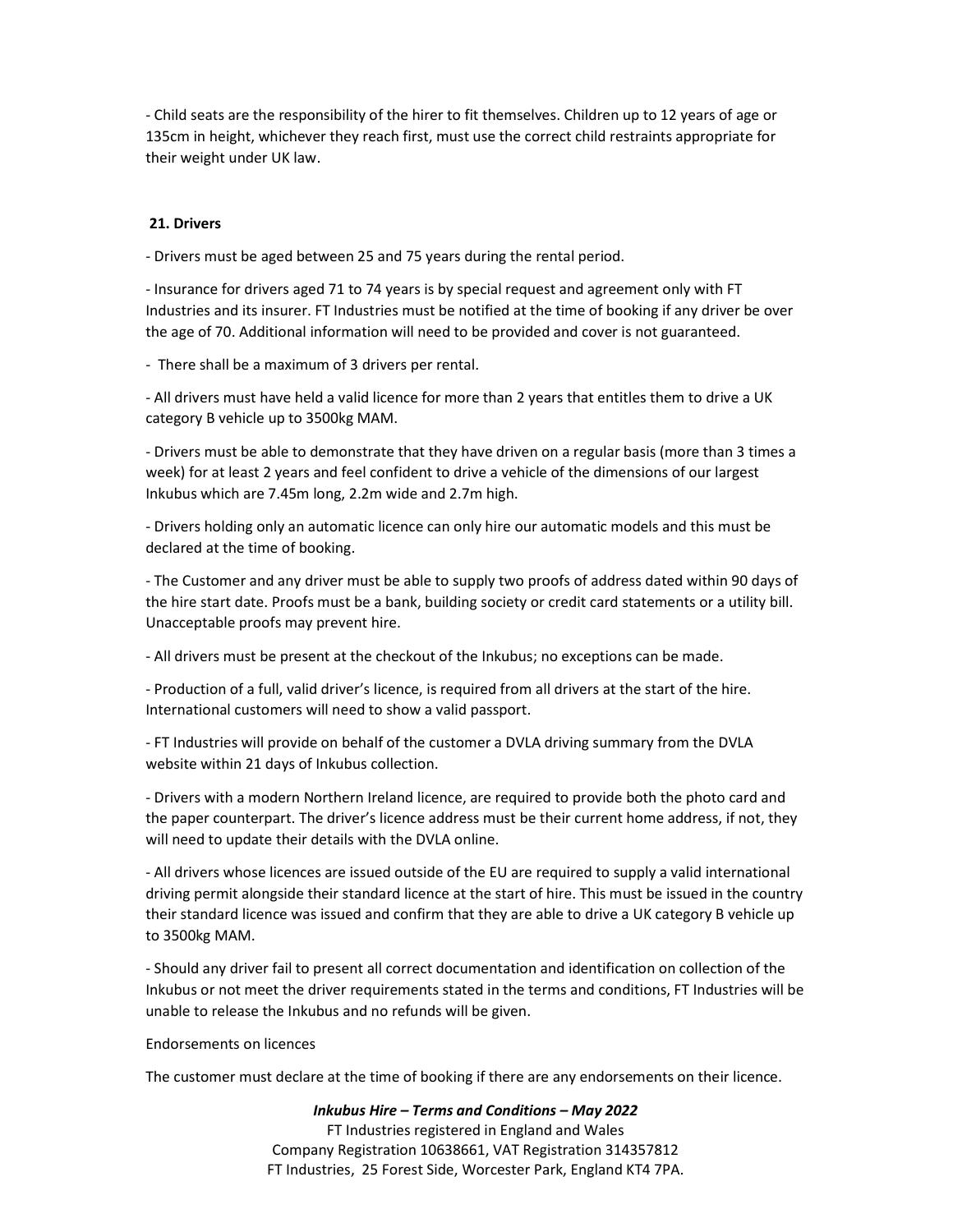FT Industries can accept up to 6 speeding points that occurred within the last 3 years (charges may apply).

For more than 6 points for any conviction other than for speeding, including the following codes: AC, BA, CD, DD, DR, IN, LC, MS, UT, MR AND TT or for any driver disqualification within the last 5 years, FT Industries may not be able to get cover.

## Insurance claims

The Customer must declare at the time of booking if they have made or had a vehicle insurance claim made against them within the last 3 years. FT Industries may not be able to get cover should the Customer have had 2 or more claims within the last 3 years.

### Driver Occupations

Drivers are personally liable for all legal penalties (e.g. parking tickets, congestion charges, speeding fines) which are incurred during the period of hire.

FT Industries is unable to insure any driver with no fixed abode.

## 22. Insurance (provided all the personal information supplied is correct)

The Vehicle is insured for damage to the Vehicle and the property of a third party; but does not include any personal insurance for the Customer (including death or bodily injury to the driver) or cover any personal possessions.

The vehicle insurance is arranged by

- The hire rate quoted includes a standard excess of GB £1000 per accident or reported incident. In the event of any damage to either the vehicle or third-party property, the Customer will be liable for the first GB £1000 per claim.

- Only persons named on the Rental Agreement are insured to drive the vehicle.

- Please note that no insurance cover (including Collision Damage Waiver) is offered for overhead damage, any damaged deemed as gross negligence, or any internal damages; therefore, the Customer accepts fully liability for these, which is in addition to the standard vehicle excess should that apply. Windscreens, wing mirrors and/or tyre damage are not covered by the standard vehicle insurance.

- FT Industries will be responsible should damage to personal possessions or bodily injury occur (including death) as a result of proven gross negligence on FT Industries part i.e. our actions or failure to act. FT Industries will not be responsible for any loss which is a side effect of the main loss e.g. loss of profits or opportunity. This is separate from the vehicle insurance provided.

## 23. Vehicle Damage - Insurance Cover

The Customer is aware that:

a) The Vehicle is insured for damage to the Vehicle and the property of a third party; but does not include any personal insurance for the Customer or their possessions.

b) The Standard Insurance does not cover overhead damage. The Customer will be responsible for the cost to repair all damages.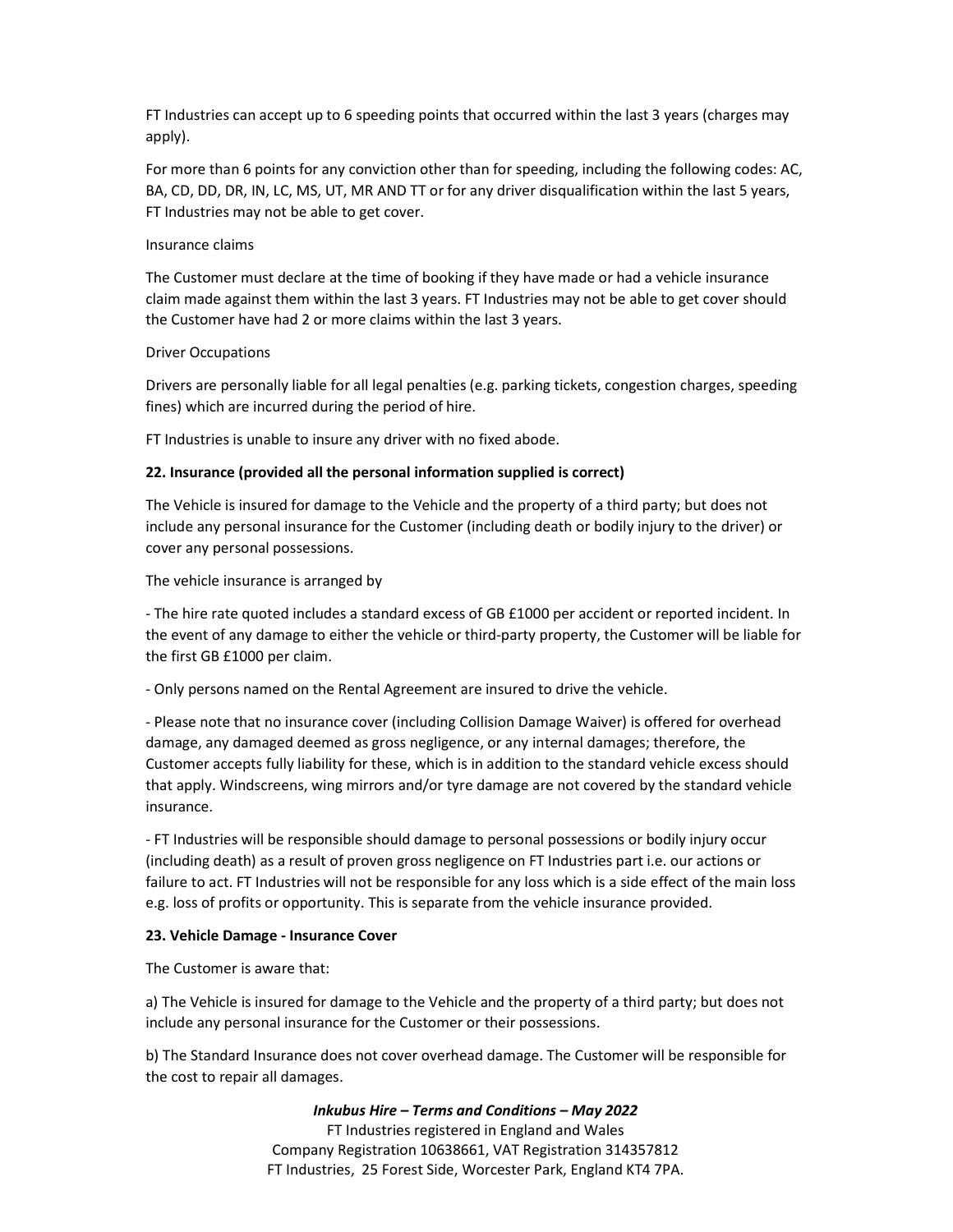c) The Customer will have to pay an excess for any insurance claim regardless of which party is at fault for the accident. The insurance excess is £1000 per claim, not per rental.

d) The Customer will not have any insurance cover and will be responsible for the total cost of any damage if they breach any of the terms of this Agreement.

e) The Customer will be responsible for any damage caused through gross negligence.

## 24. Responsibility When Accident Occurs

In the event of any accident, loss or damage arising out of the use of the vehicle, the Customer will:

(i) Notify FT Industries within 24 hours of the event happening.

(ii) Obtain the names and addresses of third parties and any witnesses and report the event to the nearest police station

(iii) Complete an accident claim form as supplied

(iv) If the accident occurs in Europe then in addition the Customer must complete the European accident report form as supplied

(v) Not make any admission of liability to other parties, settlement offer or other like offer

(vi) Assist FT Industries in handling any claim arising from any event including providing all relevant information and attending court to give evidence.

The customer acknowledges that the excess or other amount due by them in respect of any damage arising from an accident, loss or damage is payable at the time of reporting the event and not at the completion of the rental period, regardless of which party is at fault.

The Customer will pay for any costs relating to the delivery of a changeover vehicle as a result of an accident regardless of which party is at fault.

No Security Deposit or insurance excess will be refunded until claim is settled.

## 25. Maintenance

a) The customer shall take all reasonable steps to properly maintain the Vehicle, including checking oil and coolant levels, tyre pressures and batteries.

b) The Customer acknowledges that FT Industries will reimburse them for expenditure up to £50.00 reasonably incurred in rectifying any mechanical failure to the drive train and engine of the Vehicle not including the water system, refrigerator, heating, audio and DVD equipment, provided that:

(i) The Customer produces relevant receipts

- (ii) The Customer has received the prior consent of FT Industries
- (iii) The damage is not due to the Customer's fault or their breach of this Agreement.

c) Subject to the terms of this Agreement, the customer will pay for the cost of repairing or replacing tyres damaged during the Rental Period. FT Industries will reimburse the Customer for expenditure reasonable incurred if:

(i) The tyre is defective and is returned by the Customer to FT Industries for inspection; and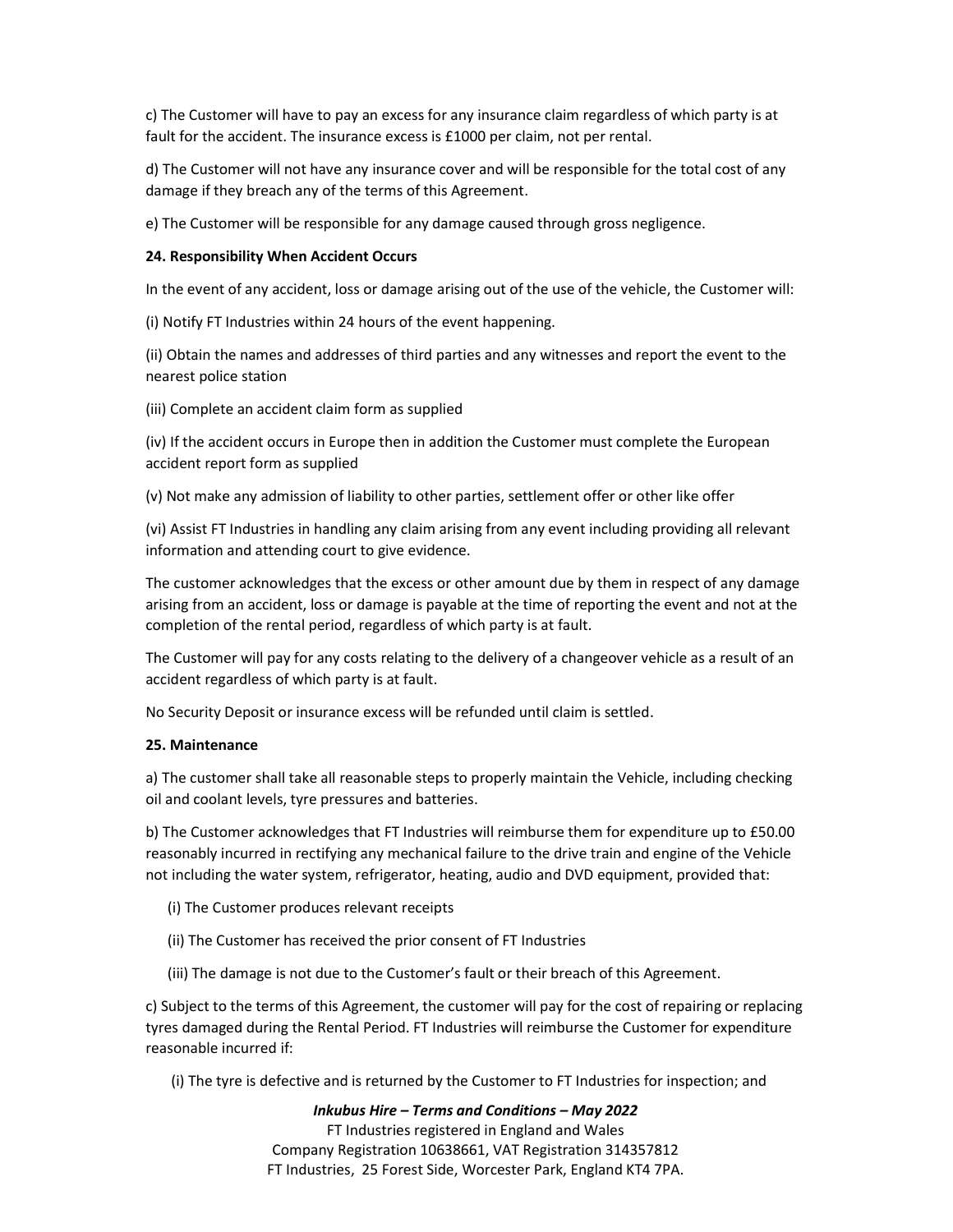- (ii) The Customer produces relevant receipts; and
- (iii) The manufacturer accepts liability under his warranty

d) The Customer will be liable for any costs associated with the incorrect use of fuel. The FT Industries Inkubus run on DIESEL.

### 26. Credit and Debit Card Payment

a) FT Industries will accept payment by credit cards approved by FT Industries.

b) When payment is made by credit or debit card, the Customer agrees that;

 i) FT Industries is irrevocably authorised to complete any documentation and to take any other action to recover from the Customer's credit or debit card issuer all amounts due by the Customer pursuant to this Agreement, including but not limited to those outline in section 13, Rental and other charges.

 ii) The Customer will not dispute their liability to FT Industries for any amount due under this Agreement and the Customer shall indemnify and keep indemnified FT Industries against any loss incurred (including legal costs) by reason of notifying their credit or debit card issuer of such dispute.

 iii) FT Industries may process the credit or debit card voucher; in the event that FT Industries elects to accept payment of the Security Deposit by holding an open security payment, which will be cancelled within 7 days after the completion of the Rental Period, as per clause 5, Security Deposit. The Customer agrees that FT Industries is entitled to recover payment from their credit or debit card issuer in respect of any amounts due which were not known at the time of cancelling the open security payment.

c) The customer acknowledges that all transactions under this Agreement are conducted in Pounds Sterling. Due to exchange rate fluctuations, there could be some variance between the amount initially debited against the Customer's credit or debit card and the amount refunded within 7 days after the expiration of the rental period. The Customer releases FT Industries from any liability for such variation.

## 27. Payment of Charges, Joint and Several Liability

All charges and expenses payable by the Customer under this Agreement are due on demand by FT Industries.

If the Customer does not pay all charges when on time, they agree to pay interest at 1.5% per month above the base rate as published by Svenska Handelsbanken AB (publ) ('Handelsbanken UK') on the outstanding balance and any additional costs incurred by FT Industries, including reasonable legal fees to recover the outstanding money owed.

When the Customer comprises of more than one person, each person is liable jointly and severally for all obligations of the customer pursuant to this Agreement.

## 28. Terminating the Agreement

#### Inkubus Hire – Terms and Conditions – May 2022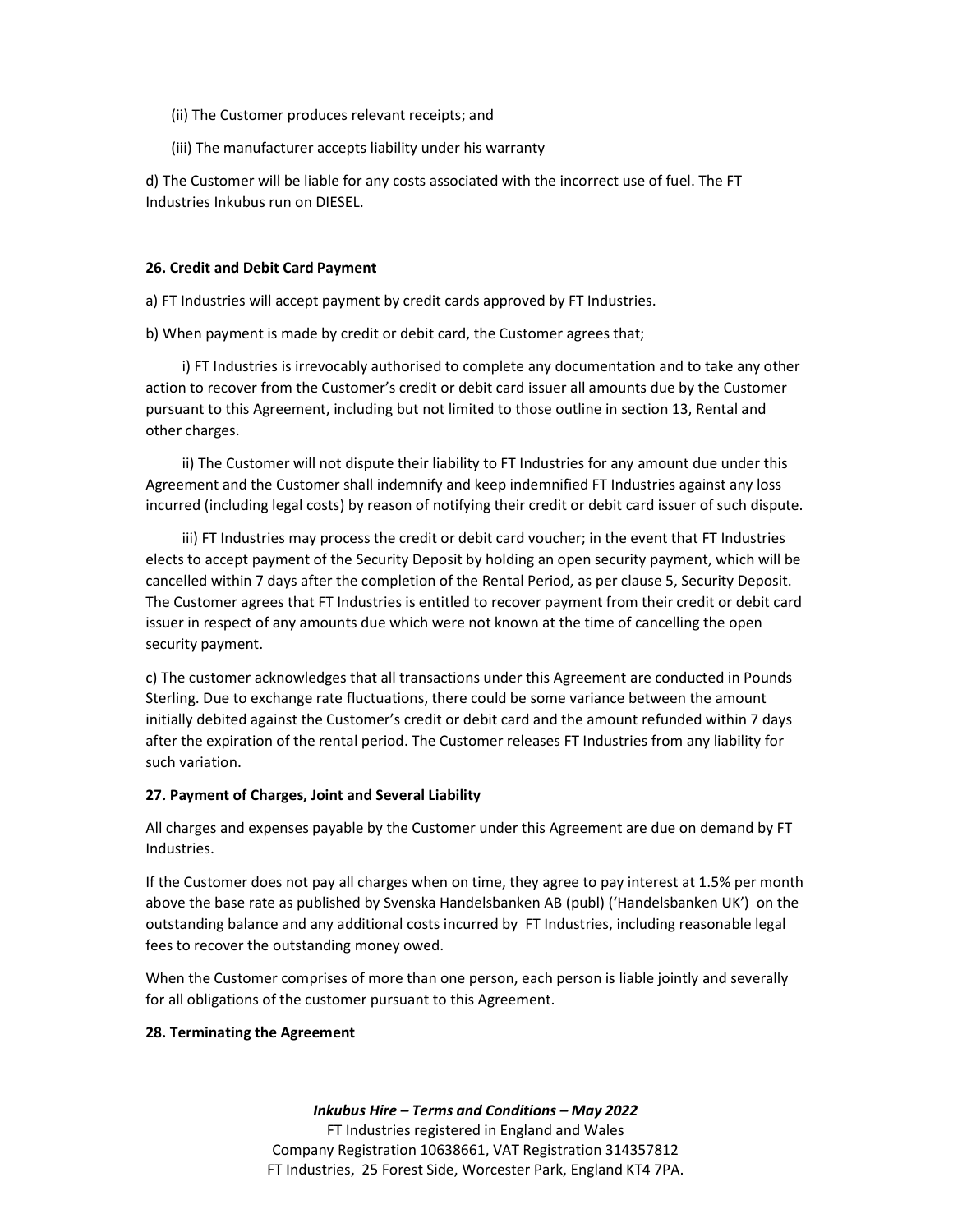The Customer acknowledges that FT Industries may terminate this Agreement and repossess the Vehicle at any time, without notification to the Customer, and that the Customer will pay the reasonable costs of repossessing the Vehicle, including towing charges if:

a) The Customer is in breach of any term of this Agreement

b) The Customer has obtained the Vehicle through fraud or misrepresentation.

c) Any statement, representation or warranty made by the Customer in respect to himself or additional drivers is incorrect.

d) The Vehicle appears to be abandoned.

e) The Vehicle is not returned on the agreed return date or FT Industries reasonably believes that the Vehicle will not be returned on the agreed return date.

f) FT Industries considers on reasonable grounds that the safety of passengers or the condition of the Vehicle is in danger. The Customer understands that in the event of such termination or repossession, they have no right to a refund of any part of the rental charges or the Security Deposit.

### 29. Release and Indemnity of FT Industries.

 a) Subject to its obligation to deliver the Vehicle the Customer releases FT Industries, its employees and agents, from any liability to the Customer (regardless of who is at fault) for any loss or damage incurred by the Customer by reason of this Agreement, including but not limited to:

 i) Any loss or damage caused by breakdown, mechanical defect, accident, or the Vehicle being unsuitable for the Customer's purpose.

 ii) Any loss or damage to any property left in or on the Vehicle, in any service vehicle or on any FT Industries premises or recovered or handled by FT Industries.

b) Subject to any insurance arrangements agreed with FT Industries, the Customer hereby indemnifies and shall keep indemnified FT Industries, its employees and agents against any claims, demands and expenses (including legal costs) incurred or sustained by them or any of them by reason of the Customer's use and/or possession of the Vehicle.

## 30. Changes

 Any changes to this Agreement must be in writing and must be signed on behalf of FT Industries and the Customer.

## 31. Force Majeure

FT Industries will make every effort to ensure that the reserved Inkubus is available for the Customer at the correct time. If, due to circumstances beyond our control, this is not possible and if an alternative or acceptable Inkubus is not available our liability is limited to the refunds of all monies paid by the Customer.

#### 32. Warranties

The Customer warrants that all information supplied by them to FT Industries in connection with this agreement is true.

#### 33. Proper Law

## Inkubus Hire – Terms and Conditions – May 2022